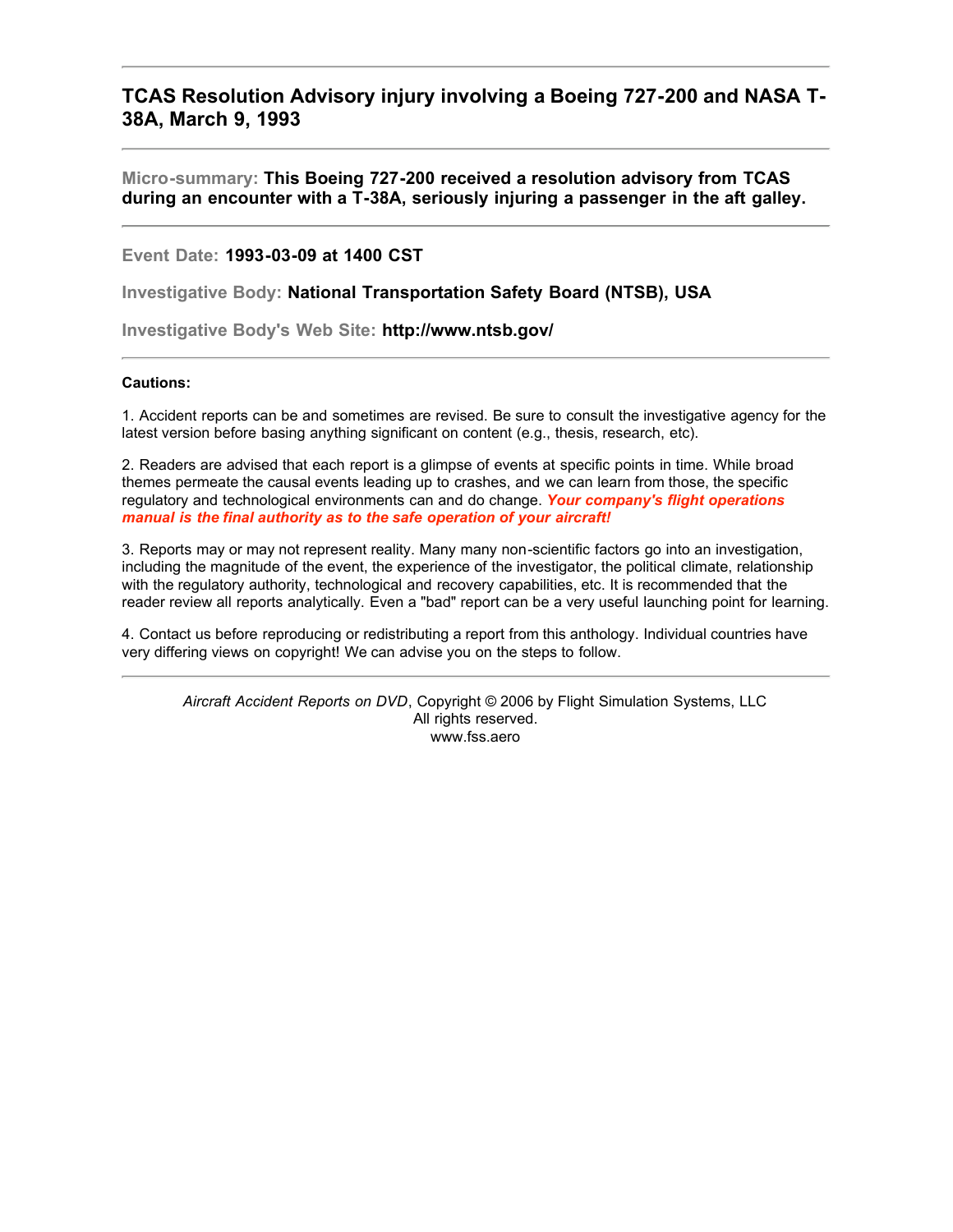| <b>National Transportation Safety Board</b>                                                                                                                                                                                                                                                                                                                                                                                                                                                                                                                                                                                                                                                                                                                                                                                                                                                                                                                                                                                                                                                                                                                                                                                                                                                                                                                                                                                                                                                                                                                                                                                                                                                                                                                                                                                                                                                                                                                                                                                                                                                                                                                                                                                                                                                                                                                                                                                                                                                                                                                                                                                                                                                                                                                                                                                                                                                                                                                                                                                                                                                                                                                                                                                                                               |              |  | NTSB ID: FTW93FA100         |                                  |            | Aircraft Registration Number: N79754 |                  |  |  |  |  |
|---------------------------------------------------------------------------------------------------------------------------------------------------------------------------------------------------------------------------------------------------------------------------------------------------------------------------------------------------------------------------------------------------------------------------------------------------------------------------------------------------------------------------------------------------------------------------------------------------------------------------------------------------------------------------------------------------------------------------------------------------------------------------------------------------------------------------------------------------------------------------------------------------------------------------------------------------------------------------------------------------------------------------------------------------------------------------------------------------------------------------------------------------------------------------------------------------------------------------------------------------------------------------------------------------------------------------------------------------------------------------------------------------------------------------------------------------------------------------------------------------------------------------------------------------------------------------------------------------------------------------------------------------------------------------------------------------------------------------------------------------------------------------------------------------------------------------------------------------------------------------------------------------------------------------------------------------------------------------------------------------------------------------------------------------------------------------------------------------------------------------------------------------------------------------------------------------------------------------------------------------------------------------------------------------------------------------------------------------------------------------------------------------------------------------------------------------------------------------------------------------------------------------------------------------------------------------------------------------------------------------------------------------------------------------------------------------------------------------------------------------------------------------------------------------------------------------------------------------------------------------------------------------------------------------------------------------------------------------------------------------------------------------------------------------------------------------------------------------------------------------------------------------------------------------------------------------------------------------------------------------------------------------|--------------|--|-----------------------------|----------------------------------|------------|--------------------------------------|------------------|--|--|--|--|
| <b>FACTUAL REPORT</b>                                                                                                                                                                                                                                                                                                                                                                                                                                                                                                                                                                                                                                                                                                                                                                                                                                                                                                                                                                                                                                                                                                                                                                                                                                                                                                                                                                                                                                                                                                                                                                                                                                                                                                                                                                                                                                                                                                                                                                                                                                                                                                                                                                                                                                                                                                                                                                                                                                                                                                                                                                                                                                                                                                                                                                                                                                                                                                                                                                                                                                                                                                                                                                                                                                                     |              |  | Occurrence Date: 03/09/1993 |                                  |            | Most Critical Injury: Serious        |                  |  |  |  |  |
| ÁVIATIQN                                                                                                                                                                                                                                                                                                                                                                                                                                                                                                                                                                                                                                                                                                                                                                                                                                                                                                                                                                                                                                                                                                                                                                                                                                                                                                                                                                                                                                                                                                                                                                                                                                                                                                                                                                                                                                                                                                                                                                                                                                                                                                                                                                                                                                                                                                                                                                                                                                                                                                                                                                                                                                                                                                                                                                                                                                                                                                                                                                                                                                                                                                                                                                                                                                                                  |              |  | Occurrence Type: Accident   |                                  |            | Investigated By: NTSB                |                  |  |  |  |  |
| Location/Time                                                                                                                                                                                                                                                                                                                                                                                                                                                                                                                                                                                                                                                                                                                                                                                                                                                                                                                                                                                                                                                                                                                                                                                                                                                                                                                                                                                                                                                                                                                                                                                                                                                                                                                                                                                                                                                                                                                                                                                                                                                                                                                                                                                                                                                                                                                                                                                                                                                                                                                                                                                                                                                                                                                                                                                                                                                                                                                                                                                                                                                                                                                                                                                                                                                             |              |  |                             |                                  |            |                                      |                  |  |  |  |  |
| Nearest City/Place                                                                                                                                                                                                                                                                                                                                                                                                                                                                                                                                                                                                                                                                                                                                                                                                                                                                                                                                                                                                                                                                                                                                                                                                                                                                                                                                                                                                                                                                                                                                                                                                                                                                                                                                                                                                                                                                                                                                                                                                                                                                                                                                                                                                                                                                                                                                                                                                                                                                                                                                                                                                                                                                                                                                                                                                                                                                                                                                                                                                                                                                                                                                                                                                                                                        | <b>State</b> |  | Zip Code                    | Local Time                       | Time Zone  |                                      |                  |  |  |  |  |
| <b>HOUSTON</b>                                                                                                                                                                                                                                                                                                                                                                                                                                                                                                                                                                                                                                                                                                                                                                                                                                                                                                                                                                                                                                                                                                                                                                                                                                                                                                                                                                                                                                                                                                                                                                                                                                                                                                                                                                                                                                                                                                                                                                                                                                                                                                                                                                                                                                                                                                                                                                                                                                                                                                                                                                                                                                                                                                                                                                                                                                                                                                                                                                                                                                                                                                                                                                                                                                                            | <b>TX</b>    |  | 77032                       | 1400                             | <b>CST</b> |                                      |                  |  |  |  |  |
| Distance From Landing Facility: 0<br>Direction From Airport: 0<br>Airport Proximity: Off Airport/Airstrip                                                                                                                                                                                                                                                                                                                                                                                                                                                                                                                                                                                                                                                                                                                                                                                                                                                                                                                                                                                                                                                                                                                                                                                                                                                                                                                                                                                                                                                                                                                                                                                                                                                                                                                                                                                                                                                                                                                                                                                                                                                                                                                                                                                                                                                                                                                                                                                                                                                                                                                                                                                                                                                                                                                                                                                                                                                                                                                                                                                                                                                                                                                                                                 |              |  |                             |                                  |            |                                      |                  |  |  |  |  |
| <b>Aircraft Information Summary</b>                                                                                                                                                                                                                                                                                                                                                                                                                                                                                                                                                                                                                                                                                                                                                                                                                                                                                                                                                                                                                                                                                                                                                                                                                                                                                                                                                                                                                                                                                                                                                                                                                                                                                                                                                                                                                                                                                                                                                                                                                                                                                                                                                                                                                                                                                                                                                                                                                                                                                                                                                                                                                                                                                                                                                                                                                                                                                                                                                                                                                                                                                                                                                                                                                                       |              |  |                             |                                  |            |                                      |                  |  |  |  |  |
| Aircraft Manufacturer                                                                                                                                                                                                                                                                                                                                                                                                                                                                                                                                                                                                                                                                                                                                                                                                                                                                                                                                                                                                                                                                                                                                                                                                                                                                                                                                                                                                                                                                                                                                                                                                                                                                                                                                                                                                                                                                                                                                                                                                                                                                                                                                                                                                                                                                                                                                                                                                                                                                                                                                                                                                                                                                                                                                                                                                                                                                                                                                                                                                                                                                                                                                                                                                                                                     |              |  | Model/Series                |                                  |            |                                      | Type of Aircraft |  |  |  |  |
| <b>BOEING</b>                                                                                                                                                                                                                                                                                                                                                                                                                                                                                                                                                                                                                                                                                                                                                                                                                                                                                                                                                                                                                                                                                                                                                                                                                                                                                                                                                                                                                                                                                                                                                                                                                                                                                                                                                                                                                                                                                                                                                                                                                                                                                                                                                                                                                                                                                                                                                                                                                                                                                                                                                                                                                                                                                                                                                                                                                                                                                                                                                                                                                                                                                                                                                                                                                                                             |              |  | 727-200                     |                                  |            |                                      | Airplane         |  |  |  |  |
| Sightseeing Flight: No                                                                                                                                                                                                                                                                                                                                                                                                                                                                                                                                                                                                                                                                                                                                                                                                                                                                                                                                                                                                                                                                                                                                                                                                                                                                                                                                                                                                                                                                                                                                                                                                                                                                                                                                                                                                                                                                                                                                                                                                                                                                                                                                                                                                                                                                                                                                                                                                                                                                                                                                                                                                                                                                                                                                                                                                                                                                                                                                                                                                                                                                                                                                                                                                                                                    |              |  |                             | Air Medical Transport Flight: No |            |                                      |                  |  |  |  |  |
| Narrative                                                                                                                                                                                                                                                                                                                                                                                                                                                                                                                                                                                                                                                                                                                                                                                                                                                                                                                                                                                                                                                                                                                                                                                                                                                                                                                                                                                                                                                                                                                                                                                                                                                                                                                                                                                                                                                                                                                                                                                                                                                                                                                                                                                                                                                                                                                                                                                                                                                                                                                                                                                                                                                                                                                                                                                                                                                                                                                                                                                                                                                                                                                                                                                                                                                                 |              |  |                             |                                  |            |                                      |                  |  |  |  |  |
| Brief narrative statement of facts, conditions and circumstances pertinent to the accident/incident:<br>HISTORY OF FLIGHT:                                                                                                                                                                                                                                                                                                                                                                                                                                                                                                                                                                                                                                                                                                                                                                                                                                                                                                                                                                                                                                                                                                                                                                                                                                                                                                                                                                                                                                                                                                                                                                                                                                                                                                                                                                                                                                                                                                                                                                                                                                                                                                                                                                                                                                                                                                                                                                                                                                                                                                                                                                                                                                                                                                                                                                                                                                                                                                                                                                                                                                                                                                                                                |              |  |                             |                                  |            |                                      |                  |  |  |  |  |
| On March 9, 1993, at approximately 1400 central standard time, a passenger on Continental Airlines<br>Flight (COA) 1080 sustained serious injury during cruise at flight level 350. The airplane, a<br>727 200, N79754, departed from Merida, Mexico, enroute to Houston, Texas, with 38 passengers<br>Boeing<br>and a crew of eight. The crew initiated a climb when the Traffic Alert and Collision Avoidance<br>(TCAS) resolution advisory (RA) indicated traffic closing rapidly. The aircraft did not<br>System<br>sustain damage. Visual meteorological conditions prevailed for the international flight.<br>The traffic airplane was identified as National Aeronautics and Space Administration (NASA) flight<br>920, a Northrup T 38A airplane. The pilot of NASA 920 was conducting a functional check flight<br>Interviews conducted by the investigator in charge with NASA personnel and the pilot<br>$(FCF)$ .<br>revealed the following information. The FCF profile (included as a part of this report) may be<br>accomplished in a sequence established by the pilot, but must include all profile items. During the<br>flight procedure stall sequence, the airplane must be maintained in the stall configuration until<br>a 6,000 foot per minute rate of descent has been reached. (Included as a part of this report is the<br>flight procedures manual for the stall sequence.) The pilot initiated the stall sequence above<br>level 350 and completed the maneuver below flight level 350. NASA 920 was operating under a<br>flight<br>Letter of Agreement between Houston ARTCC and NASA. The agreement permitted NASA airplanes to<br>operate under visual flight rules in international airspace. The agreement was originally signed on<br>August 17, 1989.<br>During interviews conducted by the investigator in charge (IIC) with company personnel and the<br>controller, the following information was revealed. The flight crew of COA 1080, operating under<br>instrument flight rules, reported on frequency with the controller at approximately 1326 and<br>reported at flight level 350. The pilot of NASA 920, operating under visual flight rules with<br>traffic advisories, had been advised by the controller to stay above flight level 350.<br>An interview conducted by the investigator in charge with the captain of COA 1080 and the enclosed<br>statements submitted by the COA 1080 flight crew revealed the following information. Traffic at the<br>twelve o'clock position was showing as 7,800 feet below the Boeing 727 200 and closing rapidly.<br>TCAS called for a climb of 1,500 feet per minute. The flight engineer turned on the seat belt sign<br>as the captain and first officer initiated a climb. Initial climb was at 1,500 feet per minute and<br>then increased to 2,500 feet per minute. A flight attendant reported that a passenger had broken<br>her leg. The flight landed without further incident.<br>The witness reported to the company and the Board that she was standing near the back of the<br>airplane when the "plane engines sounded so loud all of a sudden." She "fell backwards" and was on<br>the floor. The passenger remained on the floor until the airplane had landed. |              |  |                             |                                  |            |                                      |                  |  |  |  |  |

*FACTUAL REPORT - AVIATION Page 1*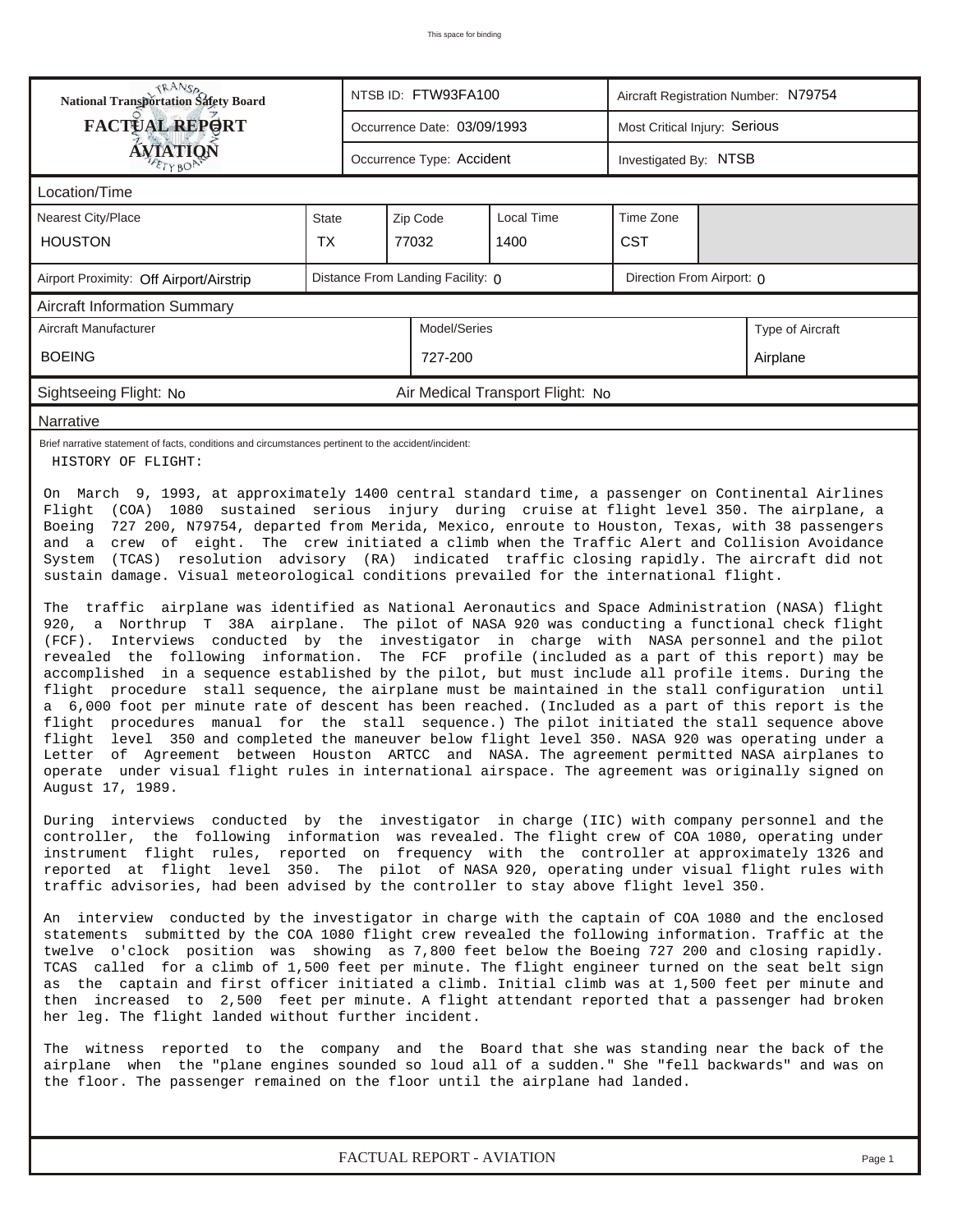| <b>National Transportation Safety Board</b>                                                                                                                                                                                                                                                                                                                             | NTSB ID: FTW93FA100         |                                                                                                                  |
|-------------------------------------------------------------------------------------------------------------------------------------------------------------------------------------------------------------------------------------------------------------------------------------------------------------------------------------------------------------------------|-----------------------------|------------------------------------------------------------------------------------------------------------------|
| <b>FACTUAL REPORT</b>                                                                                                                                                                                                                                                                                                                                                   | Occurrence Date: 03/09/1993 |                                                                                                                  |
| <b>AVIATION</b><br>TYBO                                                                                                                                                                                                                                                                                                                                                 | Occurrence Type: Accident   |                                                                                                                  |
| <b>Narrative</b><br>(Continued)                                                                                                                                                                                                                                                                                                                                         |                             |                                                                                                                  |
| PERSONNEL INFORMATION:<br>several thousand hours of flight time. The entire COA 1080 flight crew had received recurrent TCAS<br>training in accordance with the approved procedures manual. Company personnel for COA 1080 revealed<br>to the Board that emergency training did not require the crew to report a non life threatening<br>injury to air traffic control. |                             | All flight crew members held airline transport pilot certificates and                                            |
| COMMUNICATIONS:                                                                                                                                                                                                                                                                                                                                                         |                             |                                                                                                                  |
| A review of the air traffic data by the investigator in charge revealed the following summary of<br>transmission between the controller and pilots. All times have been converted to central standard<br>time. The air traffic control group chairman's factual report is enclosed.                                                                                     |                             |                                                                                                                  |
| 1358:10 NASA 920 was advised by the controller that numerous traffic was fin the area and<br>that he could not call out each individual<br>NASA 920 remain above                                                                                                                                                                                                        | flight level 350.           | traffic. The controller suggested that                                                                           |
| 1359:09 The controller requested that the pilot of NASA 920 say his                                                                                                                                                                                                                                                                                                     |                             | altitude.                                                                                                        |
| 1359:12 The pilot of NASA 920 reported to the controller that he was at<br>and climbing back up above flight level 350.                                                                                                                                                                                                                                                 |                             | flight level 335                                                                                                 |
| 1359:15 The controller advised the pilot of NASA 920 to get above flight<br>issued traffic as nine o'clock and three miles at                                                                                                                                                                                                                                           |                             | level 350 and<br>flight level 350.                                                                               |
| 1359:31 The controller issued traffic to COA 1080 as twelve o'clock and<br>NASA T 38 under visual flight rules climbing rapidly                                                                                                                                                                                                                                         |                             | three miles a<br>out of flight level 340.                                                                        |
| 1359:50 The controller advised the pilot of NASA 920 that the traffic was twelve o'clock<br>less than a mile and to verify that the T 38 was "staying at" flight level 340.                                                                                                                                                                                             |                             |                                                                                                                  |
| 1359:56 The pilot of NASA 920 reported to the controller that he was out<br>348.                                                                                                                                                                                                                                                                                        |                             | of flight level                                                                                                  |
| 1400:04 The crew of COA 1080 advised the controller that they had<br>TCAS alert for a climb and had climbed to flight<br>descend to flight level 350 and                                                                                                                                                                                                                |                             | responded to a<br>level 358. COA 1080 was cleared to<br>advised that the NASA 920 was level at flight level 340. |
| ADDITIONAL DATA:                                                                                                                                                                                                                                                                                                                                                        |                             |                                                                                                                  |
| The Safety Board never took possession of the airplane.                                                                                                                                                                                                                                                                                                                 |                             |                                                                                                                  |
|                                                                                                                                                                                                                                                                                                                                                                         |                             |                                                                                                                  |
|                                                                                                                                                                                                                                                                                                                                                                         |                             |                                                                                                                  |
|                                                                                                                                                                                                                                                                                                                                                                         |                             |                                                                                                                  |
|                                                                                                                                                                                                                                                                                                                                                                         |                             |                                                                                                                  |
|                                                                                                                                                                                                                                                                                                                                                                         |                             |                                                                                                                  |
|                                                                                                                                                                                                                                                                                                                                                                         |                             |                                                                                                                  |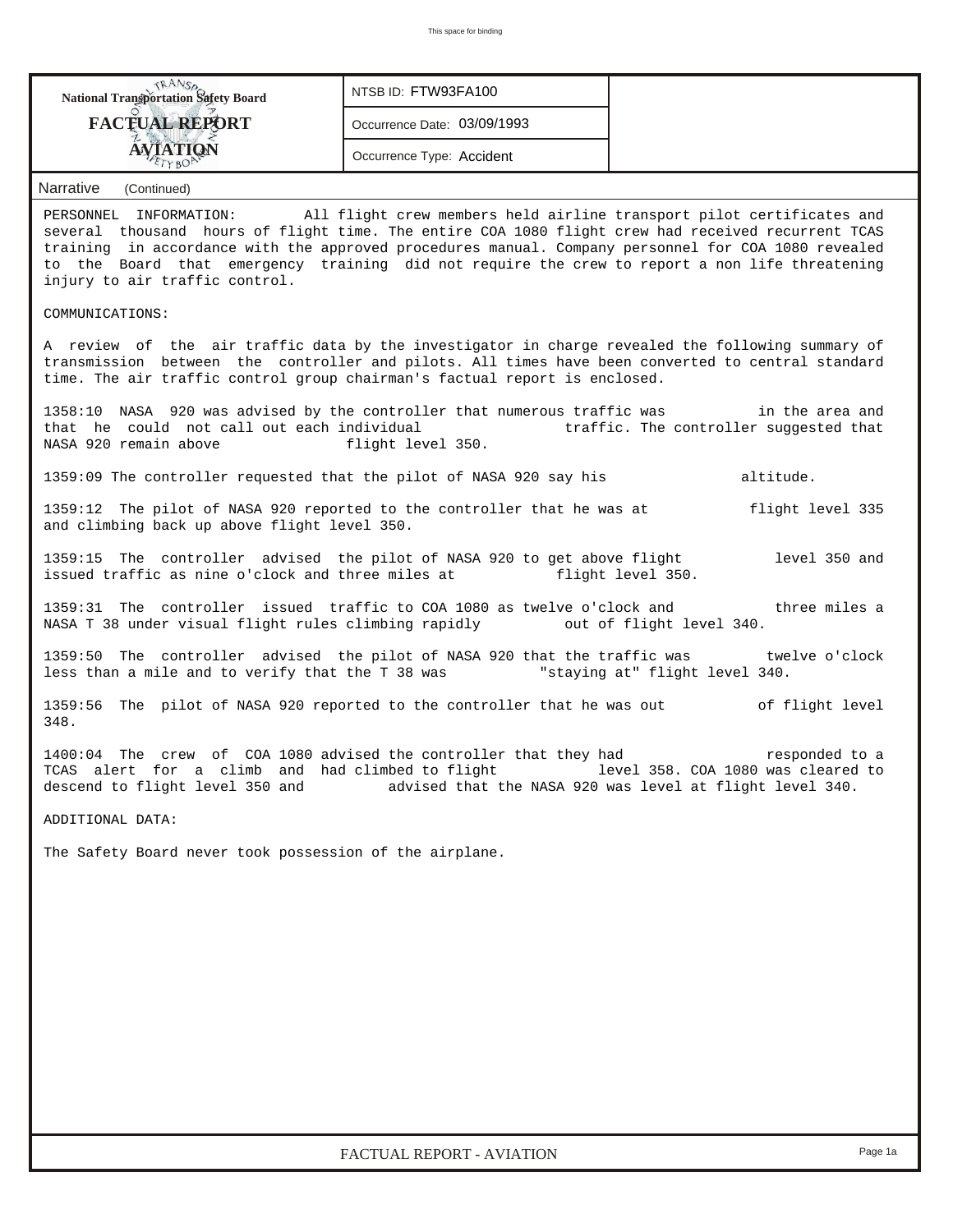| <b>National Transportation Safety Board</b>                                   |                                | NTSB ID: FTW93FA100         |                                                       |                           |   |  |                                         |                           |                   |                           |              |  |
|-------------------------------------------------------------------------------|--------------------------------|-----------------------------|-------------------------------------------------------|---------------------------|---|--|-----------------------------------------|---------------------------|-------------------|---------------------------|--------------|--|
| <b>FACTUAL REPORT</b>                                                         |                                | Occurrence Date: 03/09/1993 |                                                       |                           |   |  |                                         |                           |                   |                           |              |  |
| <b>AVIATION</b>                                                               |                                |                             |                                                       | Occurrence Type: Accident |   |  |                                         |                           |                   |                           |              |  |
| Landing Facility/Approach Information                                         |                                |                             |                                                       |                           |   |  |                                         |                           |                   |                           |              |  |
| <b>Airport Name</b>                                                           |                                |                             | Airport ID:                                           | <b>Airport Elevation</b>  |   |  | Runway Used                             |                           | Runway Length     |                           | Runway Width |  |
|                                                                               |                                |                             |                                                       | Ft. MSL                   | 0 |  |                                         |                           |                   |                           |              |  |
| Runway Surface Type: Not Applicable                                           |                                |                             |                                                       |                           |   |  |                                         |                           |                   |                           |              |  |
| Runway Surface Condition:                                                     |                                |                             |                                                       |                           |   |  |                                         |                           |                   |                           |              |  |
| Type Instrument Approach: NONE                                                |                                |                             |                                                       |                           |   |  |                                         |                           |                   |                           |              |  |
| VFR Approach/Landing: None                                                    |                                |                             |                                                       |                           |   |  |                                         |                           |                   |                           |              |  |
| Aircraft Information                                                          |                                |                             |                                                       |                           |   |  |                                         |                           |                   |                           |              |  |
| Aircraft Manufacturer<br><b>BOEING</b>                                        |                                |                             | Model/Series<br>727-200                               |                           |   |  |                                         |                           | 21363             | <b>Serial Number</b>      |              |  |
| Airworthiness Certificate(s): Transport                                       |                                |                             |                                                       |                           |   |  |                                         |                           |                   |                           |              |  |
| Landing Gear Type: Retractable - Tricycle                                     |                                |                             |                                                       |                           |   |  |                                         |                           |                   |                           |              |  |
| Homebuilt Aircraft? No                                                        | Number of Seats: 159           |                             |                                                       | Certified Max Gross Wt.   |   |  | 172500 LBS                              |                           |                   | Number of Engines: 3      |              |  |
| Engine Type:<br>Turbo Fan                                                     |                                |                             | P&W                                                   | Engine Manufacturer:      |   |  | Model/Series:<br>JT8D-9                 |                           |                   | Rated Power:<br>14500 LBS |              |  |
| - Aircraft Inspection Information                                             |                                |                             |                                                       |                           |   |  |                                         |                           |                   |                           |              |  |
| Type of Last Inspection                                                       |                                |                             | Date of Last Inspection<br>Time Since Last Inspection |                           |   |  |                                         |                           |                   | Airframe Total Time       |              |  |
| <b>Continuous Airworthiness</b>                                               |                                |                             | 12/1991                                               |                           |   |  |                                         | 3480 Hours                |                   |                           | 38828 Hours  |  |
| - Emergency Locator Transmitter (ELT) Information                             |                                |                             |                                                       |                           |   |  |                                         |                           |                   |                           |              |  |
| ELT Installed? No                                                             | ELT Operated? No               |                             |                                                       |                           |   |  | ELT Aided in Locating Accident Site? No |                           |                   |                           |              |  |
| Owner/Operator Information                                                    |                                |                             |                                                       |                           |   |  |                                         |                           |                   |                           |              |  |
| Registered Aircraft Owner                                                     |                                |                             | <b>Street Address</b>                                 | 79 S. MAIN ST.            |   |  |                                         |                           |                   |                           |              |  |
| FIRST SECURITY STATE BANK                                                     |                                | City                        |                                                       |                           |   |  |                                         |                           | State             | Zip Code                  |              |  |
|                                                                               |                                |                             | <b>Street Address</b>                                 | SALT LAKE CITY            |   |  |                                         |                           |                   | UT                        | 84111        |  |
| <b>Operator of Aircraft</b>                                                   |                                |                             |                                                       | P.O. BOX 4607             |   |  |                                         |                           |                   |                           |              |  |
| CONTINENTAL AIRLINES, INC.                                                    |                                | City<br><b>HOUSTON</b>      |                                                       |                           |   |  |                                         | <b>State</b><br><b>TX</b> | Zip Code<br>77210 |                           |              |  |
| Operator Does Business As:                                                    | Operator Designator Code: CALA |                             |                                                       |                           |   |  |                                         |                           |                   |                           |              |  |
| - Type of U.S. Certificate(s) Held:                                           |                                |                             |                                                       |                           |   |  |                                         |                           |                   |                           |              |  |
| Air Carrier Operating Certificate(s): Flag Carrier/Domestic                   |                                |                             |                                                       |                           |   |  |                                         |                           |                   |                           |              |  |
| Operating Certificate:<br>Operator Certificate:                               |                                |                             |                                                       |                           |   |  |                                         |                           |                   |                           |              |  |
| Regulation Flight Conducted Under: Part 121: Air Carrier                      |                                |                             |                                                       |                           |   |  |                                         |                           |                   |                           |              |  |
| Type of Flight Operation Conducted: Scheduled; International; Passenger/Cargo |                                |                             |                                                       |                           |   |  |                                         |                           |                   |                           |              |  |
| FACTUAL REPORT - AVIATION<br>Page 2                                           |                                |                             |                                                       |                           |   |  |                                         |                           |                   |                           |              |  |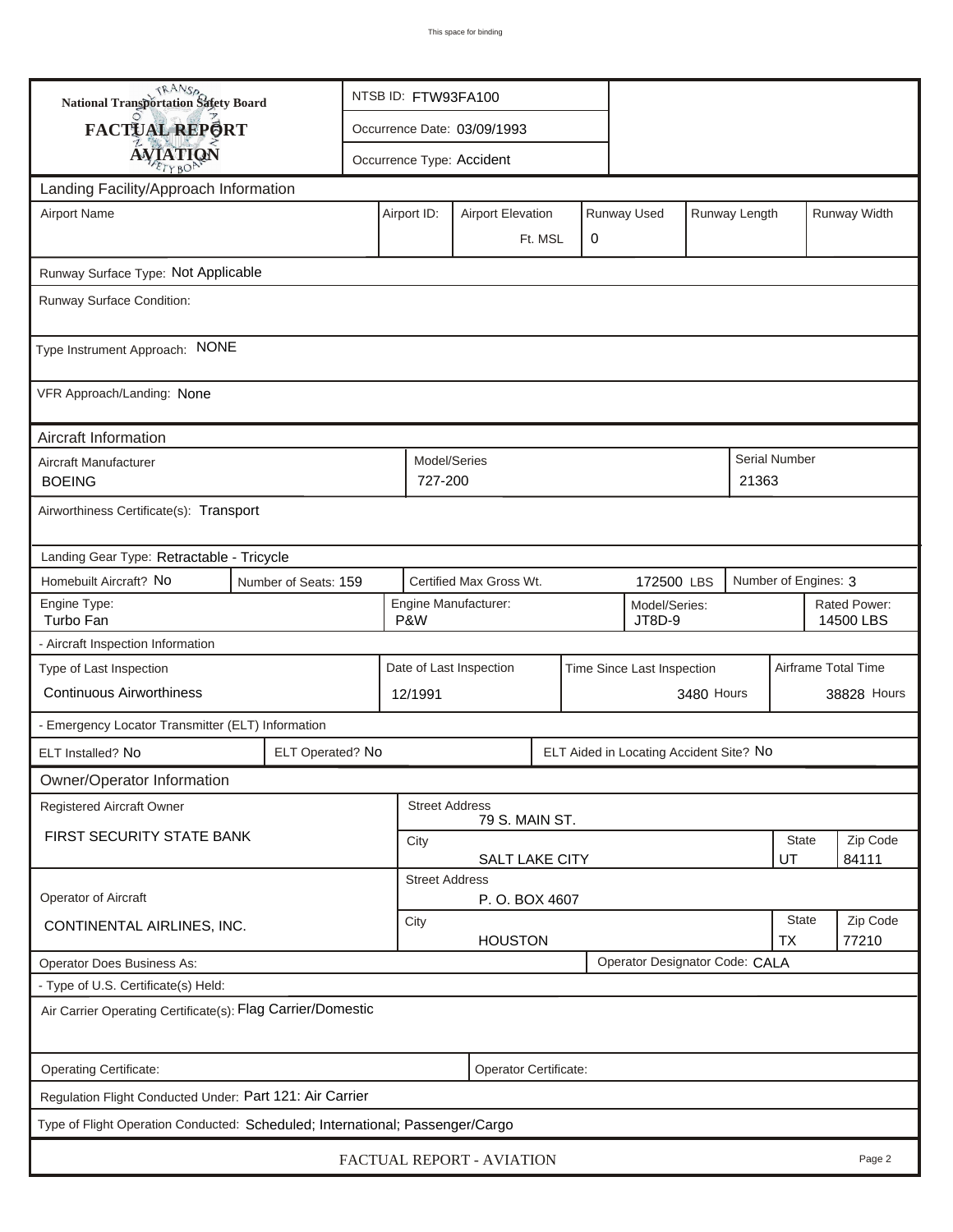|                                                                                                                               | TRANSA<br>NTSB ID: FTW93FA100<br><b>National Transportation Safety Board</b> |          |                           |                                                      |                                     |                 |                          |                                        |              |                                    |                     |  |  |  |
|-------------------------------------------------------------------------------------------------------------------------------|------------------------------------------------------------------------------|----------|---------------------------|------------------------------------------------------|-------------------------------------|-----------------|--------------------------|----------------------------------------|--------------|------------------------------------|---------------------|--|--|--|
|                                                                                                                               | FACTUAL REPORT                                                               |          |                           |                                                      | Occurrence Date: 03/09/1993         |                 |                          |                                        |              |                                    |                     |  |  |  |
|                                                                                                                               |                                                                              |          |                           |                                                      |                                     |                 |                          |                                        |              |                                    |                     |  |  |  |
| <b>AVIATION</b><br>Occurrence Type: Accident                                                                                  |                                                                              |          |                           |                                                      |                                     |                 |                          |                                        |              |                                    |                     |  |  |  |
| <b>First Pilot Information</b>                                                                                                |                                                                              |          |                           |                                                      |                                     |                 |                          |                                        |              |                                    |                     |  |  |  |
| Name                                                                                                                          |                                                                              |          |                           |                                                      |                                     | City            |                          |                                        | <b>State</b> | Date of Birth                      | Age                 |  |  |  |
| On File                                                                                                                       |                                                                              |          |                           |                                                      | On File<br>On File<br>On File<br>47 |                 |                          |                                        |              |                                    |                     |  |  |  |
| Principal Profession: Civilian Pilot<br>Certificate Number: On File<br>Sex: M<br>Seat Occupied: Left                          |                                                                              |          |                           |                                                      |                                     |                 |                          |                                        |              |                                    |                     |  |  |  |
| Airline Transport<br>Certificate(s):                                                                                          |                                                                              |          |                           |                                                      |                                     |                 |                          |                                        |              |                                    |                     |  |  |  |
| Airplane Rating(s):<br>Multi-engine Land; Single-engine Land                                                                  |                                                                              |          |                           |                                                      |                                     |                 |                          |                                        |              |                                    |                     |  |  |  |
|                                                                                                                               | Rotorcraft/Glider/LTA: None                                                  |          |                           |                                                      |                                     |                 |                          |                                        |              |                                    |                     |  |  |  |
|                                                                                                                               |                                                                              |          |                           |                                                      |                                     |                 |                          |                                        |              |                                    |                     |  |  |  |
| Instrument Rating(s): Airplane<br>Airplane Multi-engine; Airplane Single-engine; Instrument Airplane<br>Instructor Rating(s): |                                                                              |          |                           |                                                      |                                     |                 |                          |                                        |              |                                    |                     |  |  |  |
|                                                                                                                               | Type Rating/Endorsement for Accident/Incident Aircraft? Yes                  |          |                           |                                                      |                                     |                 |                          | <b>Current Biennial Flight Review?</b> |              |                                    |                     |  |  |  |
| Medical Cert.: None                                                                                                           |                                                                              |          |                           | Medical Cert. Status: Valid Medical--no waivers/lim. |                                     |                 |                          |                                        |              | Date of Last Medical Exam: 12/1992 |                     |  |  |  |
|                                                                                                                               |                                                                              |          |                           |                                                      |                                     |                 |                          |                                        |              |                                    |                     |  |  |  |
| - Flight Time Matrix                                                                                                          |                                                                              | All A/C  | This Make<br>and Model    | Airplane<br>Single Engine                            | Airplane<br>Mult-Engine             | Night<br>Actual |                          | Instrument<br>Simulated                | Rotorcraft   | Glider                             | Lighter<br>Than Air |  |  |  |
| <b>Total Time</b>                                                                                                             |                                                                              | 16000    | 4900                      | 4000                                                 | 12000                               | 3500            | 600                      | 900                                    |              |                                    |                     |  |  |  |
|                                                                                                                               | Pilot In Command(PIC)                                                        | 10000    | 3000                      | 3500                                                 | 6500                                | 1700            | 450                      | 800                                    |              |                                    |                     |  |  |  |
| Instructor                                                                                                                    |                                                                              | 5000     |                           | 1500                                                 | 500                                 | 750             | 250                      |                                        | 300          |                                    |                     |  |  |  |
| Last 90 Days                                                                                                                  |                                                                              | 240      | 240                       |                                                      | 120                                 | 20              | 10                       |                                        | 15           |                                    |                     |  |  |  |
| Last 30 Days<br>Last 24 Hours                                                                                                 |                                                                              | 120<br>6 | 120<br>6                  |                                                      | 6                                   | 10              |                          | 5                                      | 8            |                                    |                     |  |  |  |
|                                                                                                                               | Seatbelt Used? Yes                                                           |          | Shoulder Harness Used? No |                                                      |                                     |                 | Toxicology Performed? No |                                        |              | Second Pilot? Yes                  |                     |  |  |  |
|                                                                                                                               |                                                                              |          |                           |                                                      |                                     |                 |                          |                                        |              |                                    |                     |  |  |  |
|                                                                                                                               |                                                                              |          |                           |                                                      |                                     |                 |                          |                                        |              |                                    |                     |  |  |  |
|                                                                                                                               | Flight Plan/Itinerary<br>Type of Flight Plan Filed: IFR                      |          |                           |                                                      |                                     |                 |                          |                                        |              |                                    |                     |  |  |  |
| Departure Point                                                                                                               |                                                                              |          |                           |                                                      |                                     |                 |                          |                                        |              |                                    | Time Zone           |  |  |  |
|                                                                                                                               |                                                                              |          |                           |                                                      |                                     | <b>State</b>    |                          | Airport Identifier                     |              | Departure Time                     |                     |  |  |  |
| 1235<br>OF<br>MID<br>MERIDA, MEXICO                                                                                           |                                                                              |          |                           |                                                      |                                     |                 |                          | <b>CST</b>                             |              |                                    |                     |  |  |  |
| Destination<br>State<br>Airport Identifier                                                                                    |                                                                              |          |                           |                                                      |                                     |                 |                          |                                        |              |                                    |                     |  |  |  |
| Same as Accident/Incident Location                                                                                            |                                                                              |          |                           |                                                      |                                     |                 |                          |                                        |              |                                    |                     |  |  |  |
| Type of Clearance: IFR                                                                                                        |                                                                              |          |                           |                                                      |                                     |                 |                          |                                        |              |                                    |                     |  |  |  |
| Class A; Class E<br>Type of Airspace:                                                                                         |                                                                              |          |                           |                                                      |                                     |                 |                          |                                        |              |                                    |                     |  |  |  |
| <b>Weather Information</b>                                                                                                    |                                                                              |          |                           |                                                      |                                     |                 |                          |                                        |              |                                    |                     |  |  |  |
| Source of Briefing:<br>Company                                                                                                |                                                                              |          |                           |                                                      |                                     |                 |                          |                                        |              |                                    |                     |  |  |  |
| Method of Briefing:                                                                                                           |                                                                              |          |                           |                                                      |                                     |                 |                          |                                        |              |                                    |                     |  |  |  |
|                                                                                                                               | FACTUAL REPORT - AVIATION<br>Page 3                                          |          |                           |                                                      |                                     |                 |                          |                                        |              |                                    |                     |  |  |  |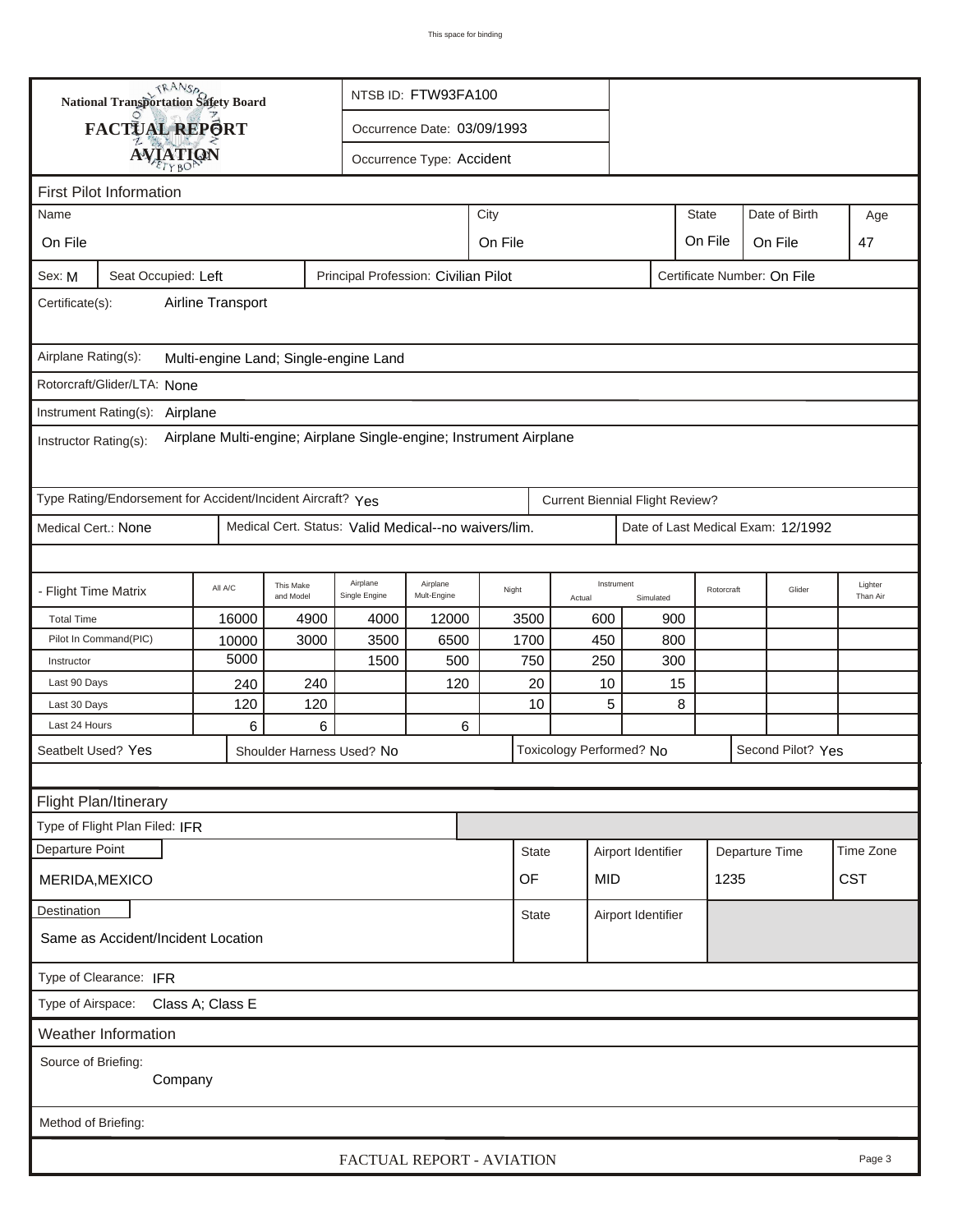|                        | <b>National Transportation Safety Board</b> |                  |         | NTSB ID: FTW93FA100         |           |                     |                                     |    |                                                          |                              |                   |       |     |
|------------------------|---------------------------------------------|------------------|---------|-----------------------------|-----------|---------------------|-------------------------------------|----|----------------------------------------------------------|------------------------------|-------------------|-------|-----|
|                        | <b>FACTUAL REPORT</b>                       |                  |         | Occurrence Date: 03/09/1993 |           |                     |                                     |    |                                                          |                              |                   |       |     |
|                        | <b>AVIATION</b>                             |                  |         | Occurrence Type: Accident   |           |                     |                                     |    |                                                          |                              |                   |       |     |
| Weather Information    |                                             |                  |         |                             |           |                     |                                     |    |                                                          |                              |                   |       |     |
| WOF ID                 | <b>Observation Time</b>                     | Time Zone        |         | <b>WOF Elevation</b>        |           |                     | WOF Distance From Accident Site     |    |                                                          | Direction From Accident Site |                   |       |     |
|                        |                                             |                  |         |                             |           |                     |                                     |    |                                                          |                              |                   |       |     |
| <b>GLS</b>             | 1350<br>Sky/Lowest Cloud Condition: Clear   | <b>CST</b>       |         | 7 Ft. MSL                   |           |                     | 0 Ft. AGL                           |    | 350 Deg. Mag.<br><b>30 NM</b><br>Condition of Light: Day |                              |                   |       |     |
|                        |                                             |                  |         |                             |           |                     |                                     |    |                                                          |                              |                   |       |     |
|                        | Lowest Ceiling: None                        |                  |         | 0 Ft. AGL                   |           | Visibility:         |                                     | 15 | <b>SM</b>                                                |                              | Altimeter:        | 30.00 | "Hg |
| Temperature:           | 22 °C                                       | Dew Point:       |         | 16 °C                       |           | Wind Direction: 150 |                                     |    |                                                          |                              | Density Altitude: | 1200  | Ft. |
| Wind Speed: 15         |                                             | Gusts:           |         |                             |           |                     |                                     |    | Weather Condtions at Accident Site: Visual Conditions    |                              |                   |       |     |
| Visibility (RVR):      | 0<br>Ft.                                    | Visibility (RVV) |         | $\mathbf 0$                 | <b>SM</b> |                     | Intensity of Precipitation: Unknown |    |                                                          |                              |                   |       |     |
|                        | Restrictions to Visibility: None            |                  |         |                             |           |                     |                                     |    |                                                          |                              |                   |       |     |
|                        |                                             |                  |         |                             |           |                     |                                     |    |                                                          |                              |                   |       |     |
| Type of Precipitation: | None                                        |                  |         |                             |           |                     |                                     |    |                                                          |                              |                   |       |     |
|                        |                                             |                  |         |                             |           |                     |                                     |    |                                                          |                              |                   |       |     |
|                        | Accident Information                        |                  |         |                             |           |                     |                                     |    |                                                          |                              |                   |       |     |
|                        | Aircraft Damage: None                       |                  |         | Aircraft Fire: None         |           |                     |                                     |    | Aircraft Explosion None                                  |                              |                   |       |     |
|                        | Classification: U.S. Registered/U.S. Soil   |                  |         |                             |           |                     |                                     |    |                                                          |                              |                   |       |     |
|                        | - Injury Summary Matrix                     | Fatal            | Serious | Minor                       |           | None                | <b>TOTAL</b>                        |    |                                                          |                              |                   |       |     |
| <b>First Pilot</b>     |                                             |                  |         |                             |           | $\mathbf{1}$        | 1                                   |    |                                                          |                              |                   |       |     |
| Second Pilot           |                                             |                  |         |                             |           | 1                   |                                     |    |                                                          |                              |                   |       |     |
| <b>Student Pilot</b>   |                                             |                  |         |                             |           |                     |                                     |    |                                                          |                              |                   |       |     |
|                        | Flight Instructor                           |                  |         |                             |           |                     |                                     |    |                                                          |                              |                   |       |     |
| Check Pilot            |                                             |                  |         |                             |           |                     |                                     |    |                                                          |                              |                   |       |     |
|                        | <b>Flight Engineer</b>                      |                  |         |                             |           | 11                  |                                     |    |                                                          |                              |                   |       |     |
|                        | Cabin Attendants                            |                  |         |                             |           | 5                   | 5                                   |    |                                                          |                              |                   |       |     |
| Other Crew             |                                             |                  |         |                             |           |                     |                                     |    |                                                          |                              |                   |       |     |
| Passengers             |                                             |                  | 1       |                             |           | 37                  | 38                                  |    |                                                          |                              |                   |       |     |
| - TOTAL ABOARD -       |                                             |                  | 1       |                             |           | 45                  | 46                                  |    |                                                          |                              |                   |       |     |
| Other Ground           |                                             | 0                | 0       | 0<br>0                      |           |                     |                                     |    |                                                          |                              |                   |       |     |
|                        | - GRAND TOTAL -                             | 0                | 1       |                             | 0         | 45                  | 46                                  |    |                                                          |                              |                   |       |     |
|                        |                                             |                  |         |                             |           |                     |                                     |    |                                                          |                              |                   |       |     |
|                        | FACTUAL REPORT - AVIATION<br>Page 4         |                  |         |                             |           |                     |                                     |    |                                                          |                              |                   |       |     |